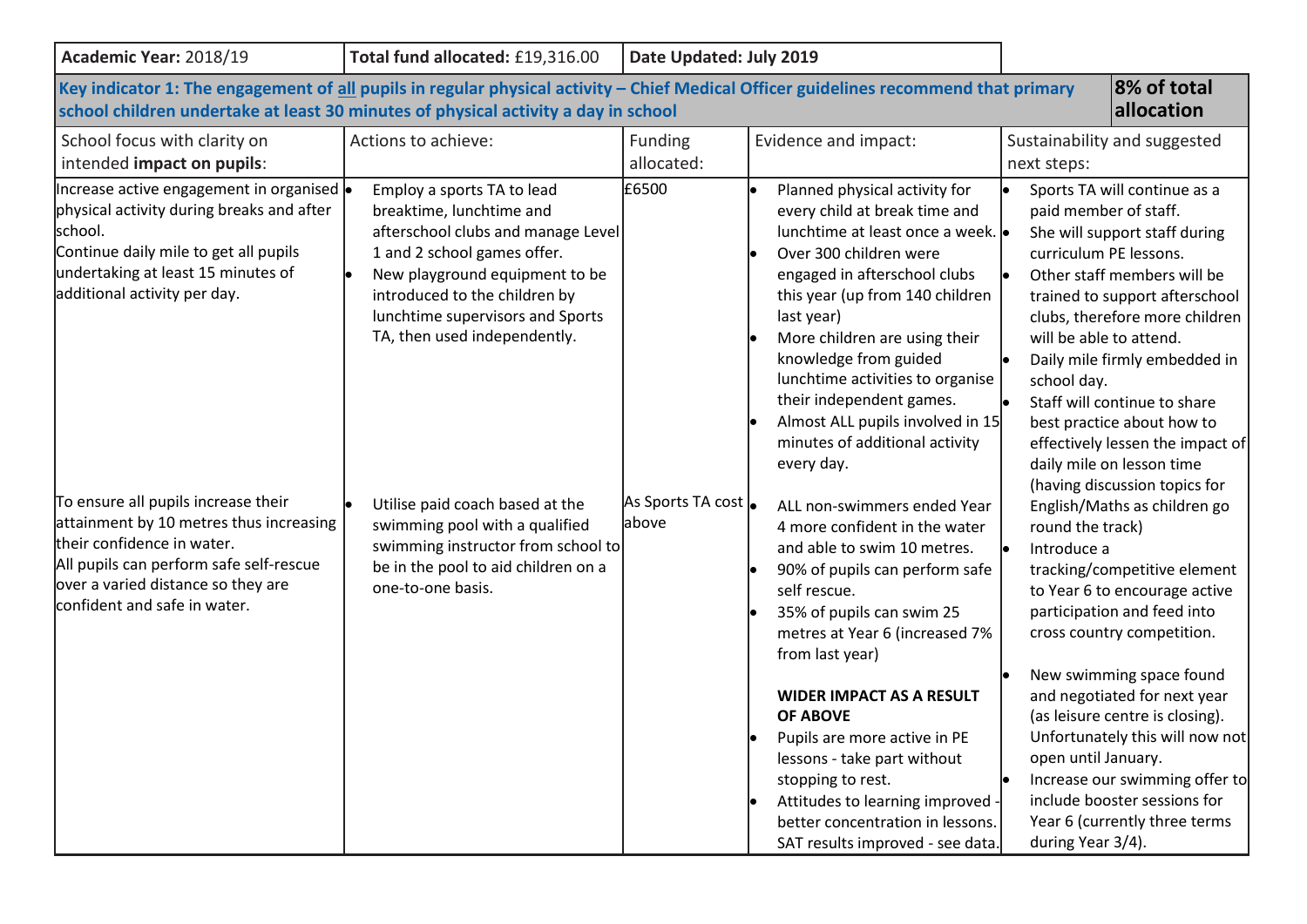## **Key indicator 2: The profile of PE and sport being raised across the school as a tool for whole school improvement 29%**

| School focus with clarity on<br>intended impact on pupils:                                                                                                                                                                                                                        | Actions to achieve:                                                                                                                                                                                                                               | Funding<br>allocated:                             | Evidence and impact:                                                                                                                                                                                                                                                                                                                                                                                                            | Sustainability and suggested<br>next steps:                                                                                                                                                                                                                                                                                                                                                                                                                                |
|-----------------------------------------------------------------------------------------------------------------------------------------------------------------------------------------------------------------------------------------------------------------------------------|---------------------------------------------------------------------------------------------------------------------------------------------------------------------------------------------------------------------------------------------------|---------------------------------------------------|---------------------------------------------------------------------------------------------------------------------------------------------------------------------------------------------------------------------------------------------------------------------------------------------------------------------------------------------------------------------------------------------------------------------------------|----------------------------------------------------------------------------------------------------------------------------------------------------------------------------------------------------------------------------------------------------------------------------------------------------------------------------------------------------------------------------------------------------------------------------------------------------------------------------|
| Extra notice boards inside and outside<br>the hall to raise the profile of PE and<br>Sport for all visitors and parents. Keep<br>the school blog and twitter updated after.<br>every inter-school sports competition,<br>curriculum lessons and regularly with<br>upcoming events | Computing coordinator to train<br>Sports Organising Committee in<br>how to update the blog.<br>Sports TA/PE coordinator to update As Sports TA cost<br>notice boards with inter-school<br>teams, results, pictures and<br>local/worldwide events. | £100                                              | The notice boards are full of<br>information about<br>matches/clubs/results and<br>pupils are keen to get involved.<br>Children, staff and parents<br>regularly discuss school and<br>worldwide sporting events.                                                                                                                                                                                                                | Sports organising committee<br>to aid apprentice with<br>updating the notice boards.<br>Sports organising committee<br>to write match reports for<br>inter school games to be<br>posted on the blog and notice<br>boards.                                                                                                                                                                                                                                                  |
| Get children passionate about sporting<br>events taking place this year (Winter<br>Olympics, Sports relief, Commonwealth<br>games, Football World Cup, Ryder Cup,<br>Six Nations).                                                                                                | Employ a Sports TA to lead linked<br>workshops and activities during<br>major sporting events and update<br>notice boards.                                                                                                                        | As Sports TA cost  .                              | Children regularly ask when the $\bullet$<br>next event is.<br>Many children have carried out<br>additional research or<br>homework about the events or<br>produced writing/artworks.                                                                                                                                                                                                                                           | Continue to have days or<br>weeks linked to local and<br>international sporting events                                                                                                                                                                                                                                                                                                                                                                                     |
| Role models - local or international<br>sporting personalities so pupils can<br>identify with success and aspire to be a<br>local sporting hero.                                                                                                                                  | Olympic athlete day - whole school<br>inspiration assembly followed by a<br>PE session for every class with a<br>British Olympic Athlete.                                                                                                         | Free based on<br>fundraising from<br>the children | All children were excited and<br>engaged with the athletes. They<br>asked intelligent and probing<br>questions and were impressed<br>by the answers given.<br><b>WIDER IMPACT AS A RESULT</b><br><b>OF ABOVE</b><br>Following a parent<br>questionnaire, over 120<br>children attend clubs in the<br>local community which means<br>they are role models to other<br>children and their knowledge is  .<br>utilized in lessons. | This was a one off day so we<br>will use our links in the local<br>community to find a local<br>sporting personality that we<br>can build a more sustainable<br>link with.<br>PE coordinator will introduce a<br>programme of healthy<br>eating/lifestyle lessons next<br>year which will be run with<br>each class.<br>PE coordinator will lead staff<br>training on Real PE ethos and<br>multi-abilities. This will raise<br>the profile of sport as a tool for<br>life. |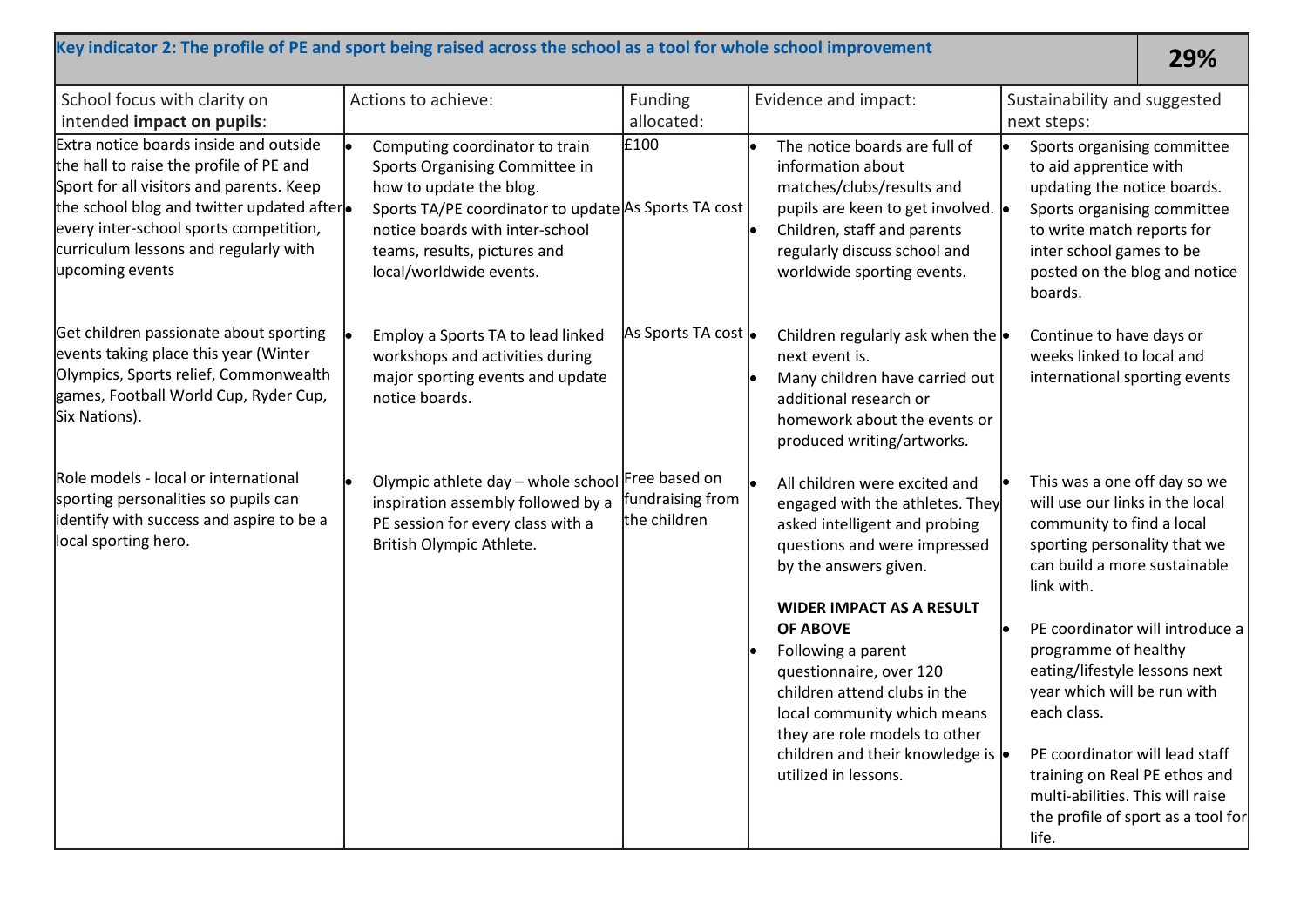| Key indicator 3: Increased confidence, knowledge and skills of all staff in teaching PE and sport                                                                                                                                                                                                                                    |                                                                                                                                             |                                                      |                                                                                                                                                                                                                                                                                                                                                                                                                                                                                                                                                                                                                                                                                   | 18%                                                                                                                                                                                                                                                                                                                                                                                                                                                                                                                               |  |
|--------------------------------------------------------------------------------------------------------------------------------------------------------------------------------------------------------------------------------------------------------------------------------------------------------------------------------------|---------------------------------------------------------------------------------------------------------------------------------------------|------------------------------------------------------|-----------------------------------------------------------------------------------------------------------------------------------------------------------------------------------------------------------------------------------------------------------------------------------------------------------------------------------------------------------------------------------------------------------------------------------------------------------------------------------------------------------------------------------------------------------------------------------------------------------------------------------------------------------------------------------|-----------------------------------------------------------------------------------------------------------------------------------------------------------------------------------------------------------------------------------------------------------------------------------------------------------------------------------------------------------------------------------------------------------------------------------------------------------------------------------------------------------------------------------|--|
| School focus with clarity on intended<br>impact on pupils:                                                                                                                                                                                                                                                                           | Actions to achieve:                                                                                                                         | <b>Funding</b><br>allocated:                         | Evidence and impact:                                                                                                                                                                                                                                                                                                                                                                                                                                                                                                                                                                                                                                                              | Sustainability and suggested<br>next steps:                                                                                                                                                                                                                                                                                                                                                                                                                                                                                       |  |
| In order to improve progress and<br>achievement of all pupils the focus is on<br>up-skilling the staff. The following staff<br>will undertake courses and disseminate<br>to other staff:<br>PE coordinator<br>Sports TA<br>Selected staff (teachers and TAs) will be<br>up-skilled during curriculum PE lessons<br>with their class. | PE Subject leaders course<br><b>CSW PE Conference</b><br>Ready, Set, Ride cycling course<br>Rounders CPD<br>Elite Sports (12 staff members) | £1155 (courses<br>and supply cover<br>cost)<br>£2400 | Better subject knowledge for PE<br>coordinator and staff trained by<br>Elite.<br>Increased confidence for our<br>Sports TA to take a more active<br>role in lessons.<br>Increased confidence and better<br>subject leadership skills enabling<br>the PE coordinator to lead<br>professional learning for all staff. $  \bullet  $<br>PE coordinator more confident<br>when undertaking lesson<br>observations/team teaching -<br>able to provide effective<br>feedback and lead discussions.<br>PE coordinator has used<br>management release time to<br>sample Real PE and Real Gym<br>lessons with every class and<br>decide how it can be used across<br>the school next Year. | Upskilling of staff will now<br>be done by PE coordinator<br>and lesson observations.<br>Do staff survey to find out<br>previous<br>experience/certification in<br>sports coaching and<br>training needs.<br>PE coordinator and Head to<br>decide training needs for<br>individual staff for next<br>year.<br>PE coordinator to work<br>with individual Year groups<br>to do focused training on<br>Real PE and Real Gym.<br>Introduce Balance bike and<br>learn to ride sessions - PE<br>coordinator to train<br>relevant staff. |  |
|                                                                                                                                                                                                                                                                                                                                      |                                                                                                                                             |                                                      |                                                                                                                                                                                                                                                                                                                                                                                                                                                                                                                                                                                                                                                                                   |                                                                                                                                                                                                                                                                                                                                                                                                                                                                                                                                   |  |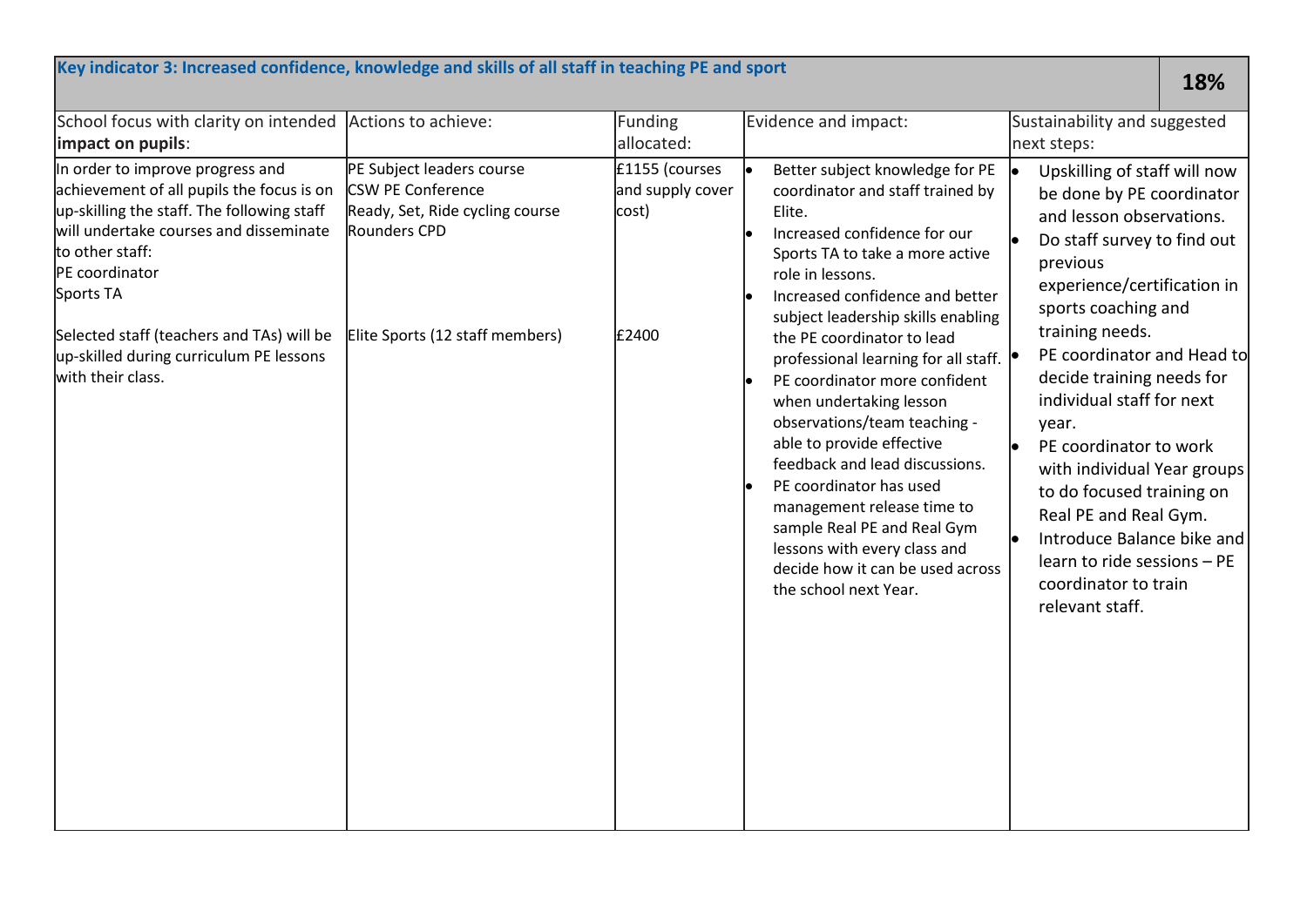| Key indicator 4: Broader experience of a range of sports and activities offered to all pupils                                                                                                                             |                                                                                                                                                                                                                                                                                                                                                                                                                                                                                                                                                                                         |                                                   |                                                                                                                                                                                                                                                                                                                                                                                                                                                                                                                                                                                                                                                                                                                                    |             | 27%                                                                                                                                                                                                                                                                                                                                                                                                                                                                                                                                                                                                                                                                                                            |
|---------------------------------------------------------------------------------------------------------------------------------------------------------------------------------------------------------------------------|-----------------------------------------------------------------------------------------------------------------------------------------------------------------------------------------------------------------------------------------------------------------------------------------------------------------------------------------------------------------------------------------------------------------------------------------------------------------------------------------------------------------------------------------------------------------------------------------|---------------------------------------------------|------------------------------------------------------------------------------------------------------------------------------------------------------------------------------------------------------------------------------------------------------------------------------------------------------------------------------------------------------------------------------------------------------------------------------------------------------------------------------------------------------------------------------------------------------------------------------------------------------------------------------------------------------------------------------------------------------------------------------------|-------------|----------------------------------------------------------------------------------------------------------------------------------------------------------------------------------------------------------------------------------------------------------------------------------------------------------------------------------------------------------------------------------------------------------------------------------------------------------------------------------------------------------------------------------------------------------------------------------------------------------------------------------------------------------------------------------------------------------------|
| School focus with clarity on intended<br>impact on pupils:                                                                                                                                                                | Actions to achieve:                                                                                                                                                                                                                                                                                                                                                                                                                                                                                                                                                                     | Funding<br>allocated:                             | Evidence and impact:                                                                                                                                                                                                                                                                                                                                                                                                                                                                                                                                                                                                                                                                                                               | next steps: | Sustainability and suggested                                                                                                                                                                                                                                                                                                                                                                                                                                                                                                                                                                                                                                                                                   |
| Continue to offer a wider range of<br>activities both within and outside the<br>curriculum in order to get more pupils<br>involved.<br>Focus on those pupils who do not take<br>up additional PE and Sport opportunities. | Employ a Sports TA to lead<br>breaktime, lunchtime and<br>afterschool clubs and manage<br>Level 1 and 2 school games offer.<br>Compete in more school games<br>this year.<br>Introduce new afterschool clubs<br>including Parkour, Street Dance,<br>Gaelic Football and Change4Life.<br>Complete a pupil survey to                                                                                                                                                                                                                                                                      | As Sports TA cost  .<br>£2272                     | Over 300 children now engaged<br>in new after-school clubs doing<br>sports they have never tried<br>before (up from 140 children last<br>year)<br>Across the year, 60 children have<br>taken part in clubs aimed at our<br>current target groups (girls, less<br>engaged).<br>Children are very pleased with                                                                                                                                                                                                                                                                                                                                                                                                                       | clubs.      | All clubs run this year will<br>continue next year.<br>Other staff members will be<br>trained to support after-<br>school clubs and lunchtime<br>Purchase Ultimate Frisbee<br>and Disc Golf set to introduce<br>this new sport next year.<br>Plan and book a cross-                                                                                                                                                                                                                                                                                                                                                                                                                                            |
| Introduce, promote and encourage and<br>passion for safe cycling for fitness and<br>pleasure.                                                                                                                             | ascertain what new sports<br>children would like to do:<br>Softball/Tee ball starter kit.<br>Agility/fitness circuit/sportsday<br>equipment.<br>Boccia sets<br>Archery<br>Polybat<br><b>Sitting Volleyball</b><br>PE Coordinator to attend training<br>courses on how to teach the<br>progression from Balance to pedal £1378 bikes and<br>bikes, then on to road safety.<br>Purchase Balance bikes and<br>helmets for use with EYFS/KS1<br>All staff to encourage and be<br>positive role models for cycling to<br>school at all times but particularly<br>during Sustrans 'Big Pedal' | raining costs<br>listed above<br>safety equipment | the new sports introduced from<br>their requests on the survey.<br>Teachers report that children are<br>more engaged, inquisitive and<br>excited about PE lessons<br>involving new sports or<br>equipment.<br>Positive impact of cycling<br>initiative have not been fully<br>realised yet as bikes and training<br>were purchase and completed<br>late in the school year. However,<br>impact of encouraging children to $\bullet$<br>cycle has been obvious due to<br>having to provide extra storage<br>for children's bikes.<br>Gaelic football and Parkour clubs<br>were particularly successful. They<br>were way oversubscribed<br>meaning we needed to allow a<br>second day and train staff on<br>delivery of the sports. | use them.   | curricular Harry Potter Day.<br>During this day, Enrich<br><b>Education will introduce</b><br>Quidditch to all children.<br>Cycling initiative will begin<br>fully next academic year with<br>plans for Balance bike lessons<br>with all EYFS and KS1 children<br>linked to their fundamental<br>movement skills. Year 5 will<br>have Bikeability training for 6<br>week in Autumn term.<br>We will also be getting 20<br>pedal bikes from a local<br>charity. We will fix these<br>bikes during extra-curricular<br>clubs and then children will<br>Our new bike storage racks<br>and lockers will be installed<br>the summer. These are 90%<br>funded by the Early measures<br>grant from the local council. |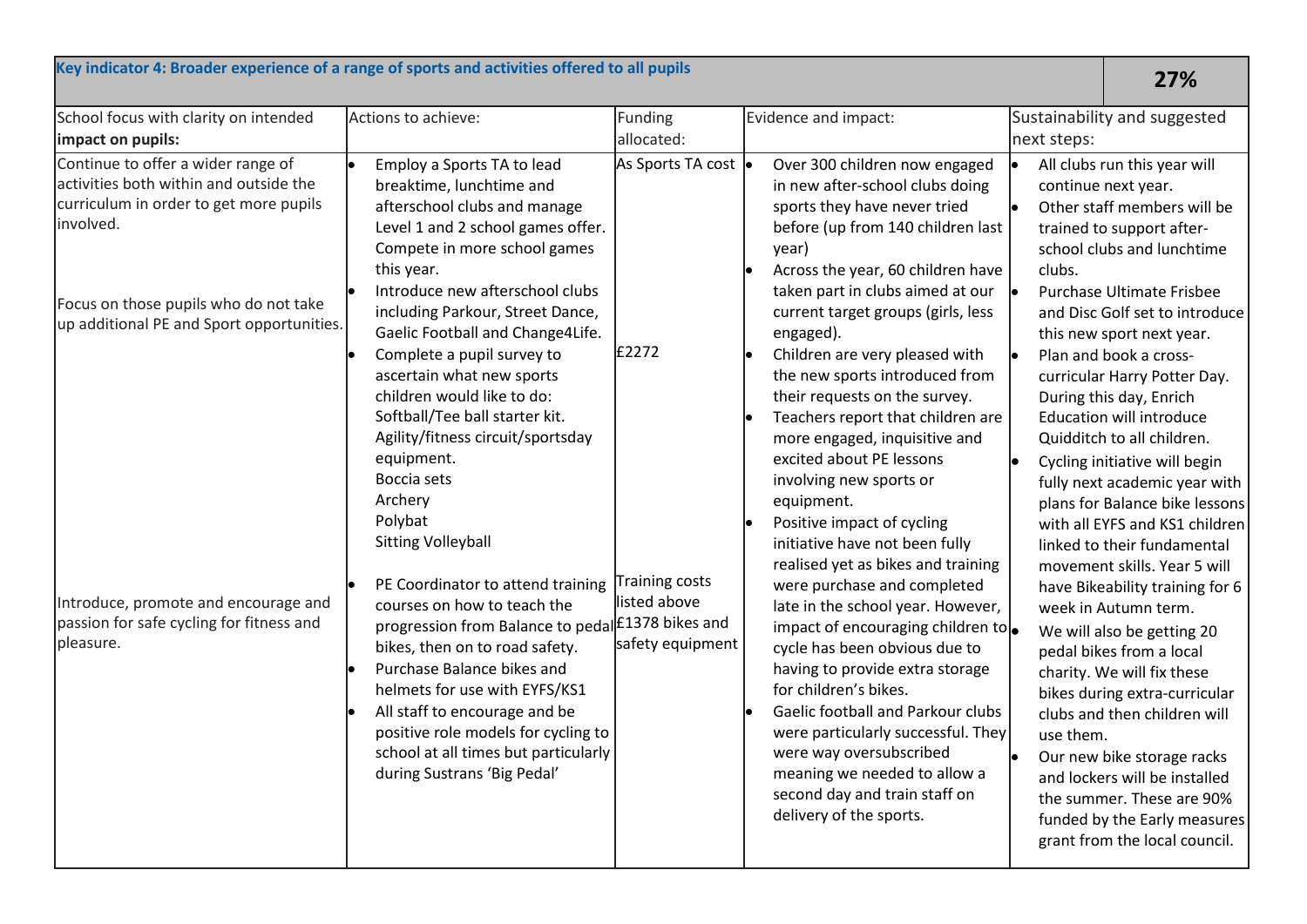| Use outside agency with access to a<br>variety of additional equipment to<br>introduce new sports.<br>Work with local community clubs to offer EMpowr U Health and Wellbeing<br>additional opportunities.<br>Key indicator 5: Increased participation in competitive sport | Elite Sports<br>Sky Blues sport and health sessions<br>sessions                                                                                                                                                                                                                                 | As above (Key<br>Indicator 3)<br>Free Trial for 6<br>weeks in Year 5.<br>Free due to<br>external funding | WIDER IMPACT AS A RESULT OF  .<br><b>ABOVE</b><br>Behaviour has improved<br>particularly at lunch times and<br>this has led to improved learning $\vert_{\bullet}$<br>in the afternoons.<br>Following a pupil voice, 95% of<br>pupils say they enjoy PE and<br>Sport and want to get involved in<br>more activities.                                                                                                                                                                                                                                                          | Elite sport provision will not<br>continue as we now have<br>equipment and expertise to<br>run new sports ourselves.<br><b>EMpowr U provision will</b><br>continue and grow.<br>Positive Youth Foundation<br>will run their Health Champs<br>project.<br>35%                                                                                                      |
|----------------------------------------------------------------------------------------------------------------------------------------------------------------------------------------------------------------------------------------------------------------------------|-------------------------------------------------------------------------------------------------------------------------------------------------------------------------------------------------------------------------------------------------------------------------------------------------|----------------------------------------------------------------------------------------------------------|-------------------------------------------------------------------------------------------------------------------------------------------------------------------------------------------------------------------------------------------------------------------------------------------------------------------------------------------------------------------------------------------------------------------------------------------------------------------------------------------------------------------------------------------------------------------------------|-------------------------------------------------------------------------------------------------------------------------------------------------------------------------------------------------------------------------------------------------------------------------------------------------------------------------------------------------------------------|
| School focus with clarity on intended<br>impact on pupils:                                                                                                                                                                                                                 | Actions to achieve:                                                                                                                                                                                                                                                                             | Funding<br>allocated:                                                                                    | Evidence and impact:                                                                                                                                                                                                                                                                                                                                                                                                                                                                                                                                                          | Sustainability and suggested<br>next steps:                                                                                                                                                                                                                                                                                                                       |
| Engage more children in competitive<br>sport during lesson time and afterschool.<br>To take part in additional competitions<br>identified by pupils in a recent survey,<br>predominately through the school games<br>offer.                                                | Employ a Sports TA to lead<br>breaktime, lunchtime and<br>afterschool clubs and manage<br>Level 1 and 2 school games offer.<br>Compete in more school games<br>this year.<br>School Games contribution<br>Annual subscription to Coventry<br>Primary Schools Sports Association<br>Minibus cost | £375<br>£60<br>£4650                                                                                     | As Sports TA cost Every child in school has been given<br>the opportunity to take part in<br>competitions against their peers as<br>part of the Level 1 school games offer<br>Over 260 children have competed in<br>level 2 school games offer, cross<br>country, netball league and football<br>league and cup competitions.<br>$\vert$ B and C teams have attended -<br>Endball, Cross Country, Football, SH<br>Athletics, Quad Kids, Magnificent 7<br>Less active children have been<br>introduced to competition ethos by<br>attending as reporters and<br>photographers. | Include more Level 1 school<br>games competitions within lesson<br>time and during lunchtimes.<br>Start a new House Sports<br>Competition to link with<br>rebranding of KS2 Houses.<br><b>EMpowr U will continue and grow</b><br>their Wellbeing sessions which<br>are aimed at getting children<br>active, overcoming confidence<br>issues and becoming leaders. |
| Academic Year: 2018/19                                                                                                                                                                                                                                                     | Total fund allocated: £19,316.00                                                                                                                                                                                                                                                                | Total fund used: £18,890.00                                                                              |                                                                                                                                                                                                                                                                                                                                                                                                                                                                                                                                                                               | Amount remaining: £426                                                                                                                                                                                                                                                                                                                                            |